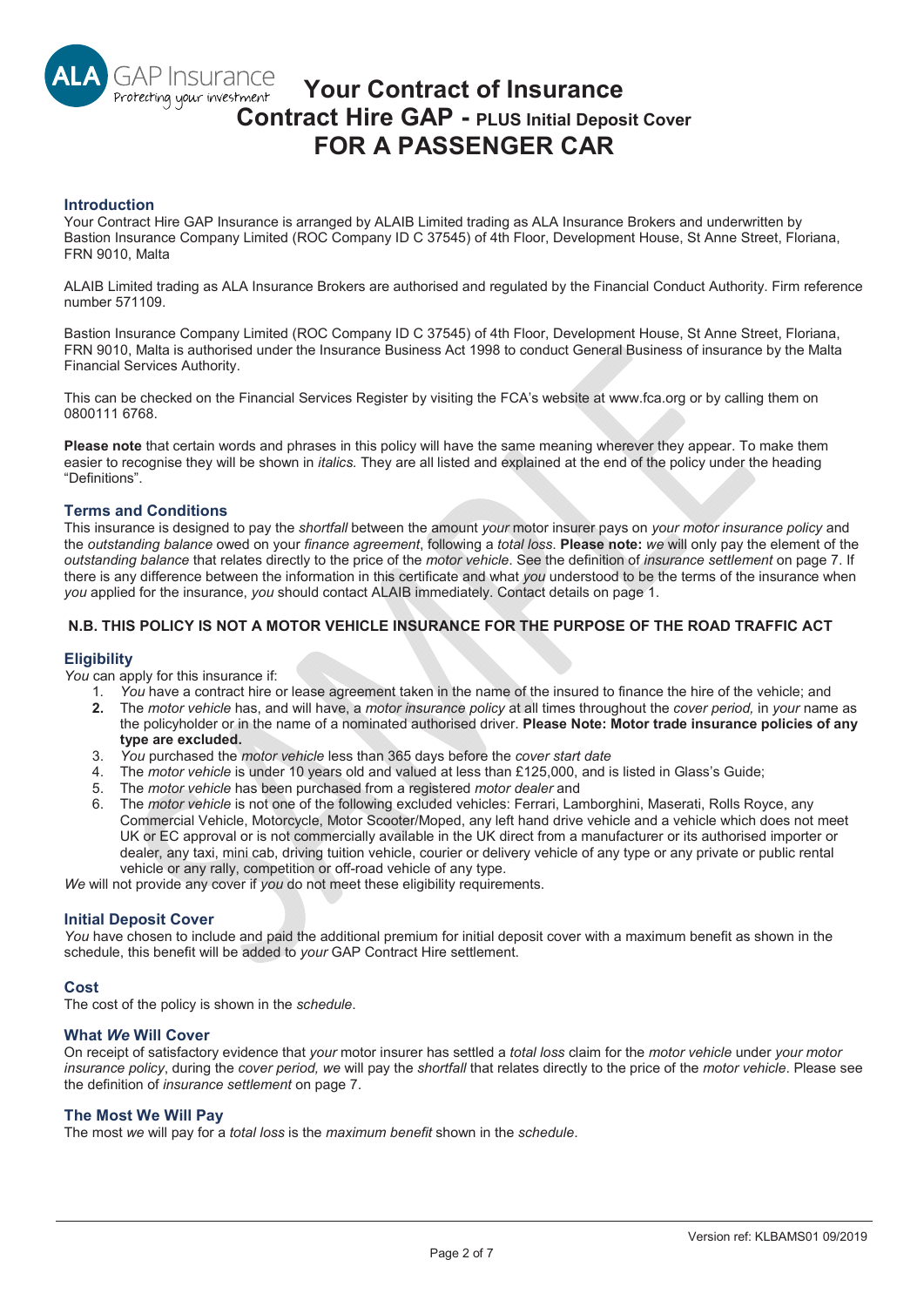# **What** *We* **Will Not Cover**

This insurance does not cover, and *we* will not make any payment for, any of the following:

- 1. Any liability for death or bodily injury or damage to any person, damage to property or any other losses or expenses arising from the event that results in the *total loss* of the *motor vehicle*.
- 2. Any contribution that *you* more specifically insure elsewhere.<br>3. Any additional costs within the *insurance settlement* for anyth
- 3. Any additional costs within the *insurance settlement* for anything other than the purchase of the *motor vehicle*. This includes, but is not limited to, administration charges, option to purchase charges, late payment charges and arrears, early settlement charges.
- 4. Any of *your finance agreement* instalments that are in arrears or any interest on arrears, or any deficit due to nonpayment or erratic payment of any amounts that *you* should have paid under the terms of *your finance agreement* or any outstanding financed amount transferred from any previous finance agreement including "Cash Back" to *your* current *finance agreement*.
- 5. If the event causing the *total loss* is occasioned by *your* deliberate act or with *your* consent.
- 6. If the claim or loss is caused by *you* taking part (either directly or indirectly) in a crime.
- 7. Drink driving offence or *you* being under the influence of drugs.
- 8. The amount of any policy excess on *your motor insurance policy* exceeding £250.
- 9. *Your motor insurance policy* insurer replacing *your motor vehicle* or offering *you* a replacement vehicle in settlement which you decline.
- 10. *Your motor insurance policy* insurer offers to repair *your motor vehicle* but *you* have instead requested the claim to be dealt with on a *total loss* basis.
- 11. If the claim or loss is directly or indirectly caused by war, invasion, acts of foreign enemies, hostilities (whether war be declared or not), civil war, rebellion, revolution, insurrection, military or usurped power, riot or civil commotion, terrorist activity of any kind.
- 12. If the claim or loss is directly or indirectly caused by ionising radiation or contamination by radioactivity from any nuclear fuel or from any nuclear waste from the combustion of nuclear fuel.
- 13. Any VAT element of any claim where *you* are VAT registered.
- 14. Any deduction by *your* Motor Insurer for any unrepaired pre-accident damage.

## **Claims procedure**

This insurance is administered by AMS Insurance Services Limited on behalf of the underwriters. AMS is authorised and regulated by the Financial Conduct Authority No. 310422. If you need to make a claim under *your* policy please telephone AMS Insurance Services Ltd. on 01869 232563 Email: claims@ams-gap.com. Their address is: 52 Heyford Park House, Upper Heyford, Oxfordshire OX25 5HD.

*You* should make a claim and provide all necessary proof as soon as possible after the event leading to the *total loss* of the *motor vehicle*, but in any event within 120 days of the date of *total loss*. If *you* do not do this payment of *your* benefit may be delayed or reduced. *We* may provide an extension of that period if *you* make a request in writing giving a reasonable explanation for the delay.

*Your* claim must be accompanied by a copy of any *finance agreement*, settlement statement for your *finance agreement* incorporating a breakdown of any arrears or interest on the arrears and interest rebate, a copy of your motor insurance certificate, a copy of the statement by *your motor insurance policy* insurer disclosing in full the basis of the calculation used in arriving at the *insurance settlement* amount and evidence of payment of the *insurance settlement*, *your* fully detailed vehicle purchase order and invoice, plus this insurance certificate.

*We* may require other documents to validate *your* claim and it is *your* responsibility to provide these. Documents must be certified as correct by an official of *your motor insurance policy* insurer and *your lender*. *We* will give *you* information on how to complete *your* claim form and tell *you* any other details that are required.

## **Claims conditions**

If *you* have another similar insurance with *us* or with any other insurer, in respect of the same *motor vehicle* then *we* reserve the right to reduce any benefit *we* may pay on this policy.

## **Fraudulent claims or misleading information**

*We* take a robust approach to fraud prevention in order to keep premium rates down so that *you* do not have to pay for other people's dishonesty. If any claim made by *you* or anyone acting on *your* behalf under this insurance is fraudulent, deliberately exaggerated or intended to mislead, *we* may:

- not pay *your* claim; and
- recover (from *you*) any payments we have already made in respect of that claim; and
- terminate your insurance from the time of the fraudulent act; and
- inform the police of the fraudulent act.

If *your* insurance is terminated from the time of the fraudulent act, *we* will not pay any claim for any incident which happens after that time and may not return any of the insurance premium(s) already paid.

### **General conditions**

# **Improving** *your* **vehicle, renegotiating** *your finance agreement*

If *you* add to, or make any improvements to the *motor vehicle* or renegotiate any term(s) of the *finance agreement, you* must tell ALAIB immediately. Contact details on page 1. If *you* do not, payment of *your* benefit may be delayed or reduced. When *you* tell ALAIB, an additional premium may be required.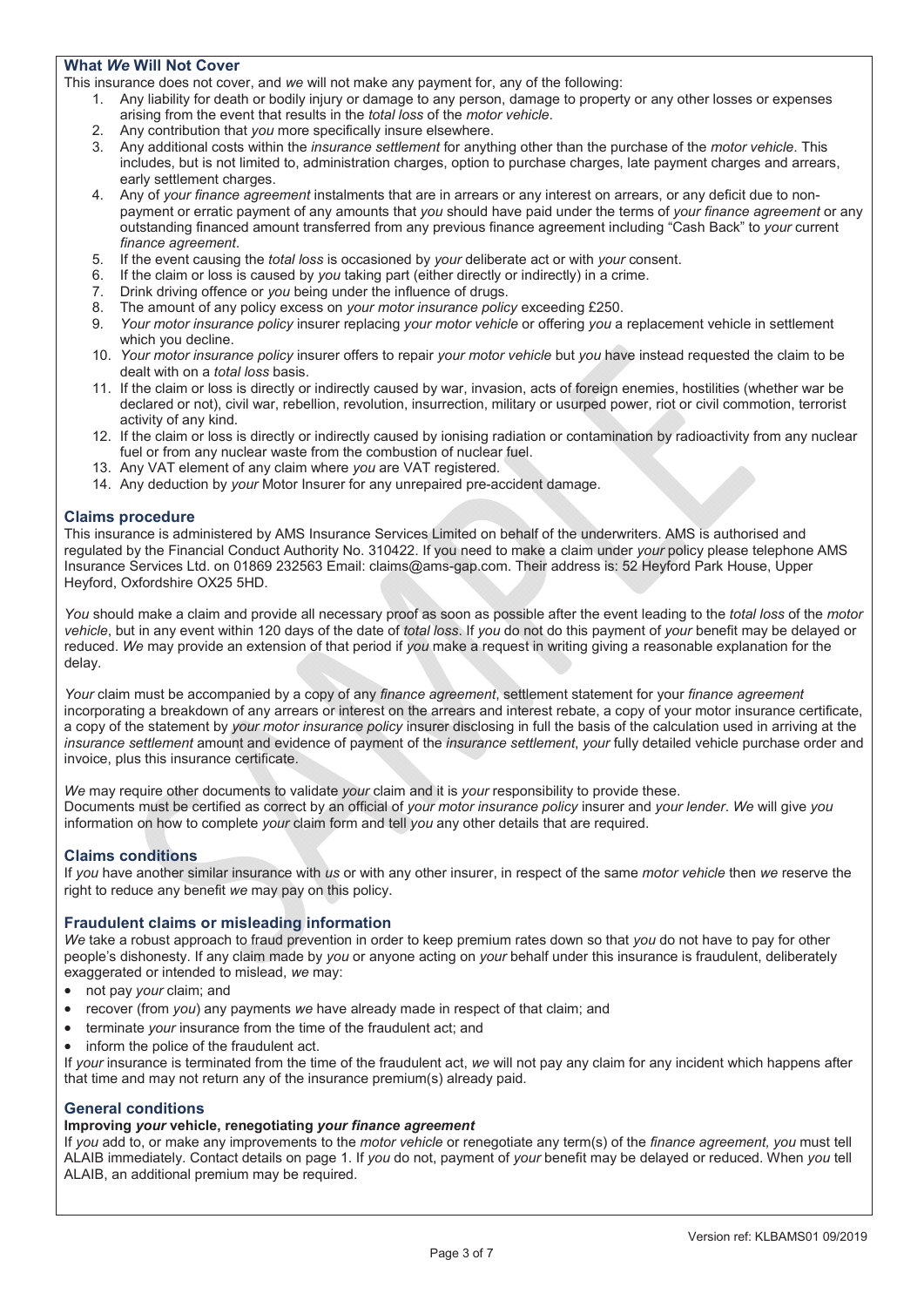## **Subrogation**

We may, at our discretion, take any steps at *our* cost in *your* name against any person, including but not limited to, *your motor insurance policy* insurer, to recover any money paid in settlement of *your* claim. *You* must give *us* all the assistance that is necessary.

# **Policy Transfer**

Your policy is only transferable under the following conditions:

- x If, in the event of a total loss and your motor insurer replaces *your motor vehicle* with one of the same make, model and specification, *we* will provide a new GAP Policy for this *motor vehicle* for the term and cover of *your* original GAP Policy free of charge. There is no administration or transfer fee.
- x In the event of *your death* within the term of this policy the remaining benefit of this insurance may be transferred to *your*  spouse or partner.
- x If *you* sell or change *your motor Vehicle*, provided that no claim has been made under this Insurance, *you* may transfer this policy to the eligible replacement vehicle, as long as the new vehicle purchase price is not greater than the original vehicle purchase price, subject to *our* agreement. There is no administration or transfer fee.

# **Policy Cancellation**

## **Within The 30 Day Cooling Off Period**

*You* may cancel this insurance, without giving reason by advising ALAIB within 30 days of it starting. *You* will receive a full refund of all premium paid from ALAIB provided that no claim has been made and *you* do not intend to make a claim.

# **After The 30 Day Cooling Off Period**

To cancel your policy after the cooling off period, please contact ALAIB Limited

If *you* wish to cancel this insurance after the cooling off period then, provided no claim has been made, *you* will receive a straight pro-rata refund of premium proportionate to the unexpired days remaining of the term of the insurance less an administration fee of £35.

## **Certification of cover**

This certificate and *schedule* are issued to *you* by AMS Insurance Services Limited in its capacity as agent of the Insurer, Bastion Insurance Company Limited through AMS Insurance Services Limited under contract reference KLBAMS01 01/09/2019.In exchange for *you* paying the premium amount referenced in *your schedule*, *you* are insured in accordance with the terms & conditions contained in these documents (and any amendments made to them) for the duration of *your* policy.

Signed by:

Peter McKenna

Authorised Signatory of AMS Insurance Services Limited.

## **Customer Complaints**

Our aim is to ensure that all aspects of your insurance are dealt with promptly, efficiently and fairly. At all times we are committed to providing you with the highest standard of service.

If you wish to make a complaint about any of the following:

- sale of this insurance policy,
- information or advice provided during the sales process,
- terms and conditions of the policy.
- general administration of your policy including claims,

Please email or write to us using the below contact details:

AMS Insurance Services Ltd Heyford Park House Heyford Park Upper Heyford Oxfordshire OX25 5HD. Tel: 01869 232563 Email: info@ams-gap.com

Your complaint will be acknowledged no later than the end of the next working day and final written response will be provided within 15 working days. If a final response is not provided within fifteen working days, you will be informed about the cause of the delay and an indication when the investigation is likely to be complete.

Should your complaint be about the Company which has issued the policy, you may write to Mr Anthony Mowatt, Director (Email: anthony.mowatt@bastion-insurance.com) of Bastion Insurance Company Limited, 4th Floor, Development House, St Anne Street, Floriana, FRN 9010, Malta. When writing please include the following information: 1) name, address and postcode, telephone number and email address, 2) policy number and/or claim number, 3) the reason for your complaint, and 4) copies of any material you may wish to provide us.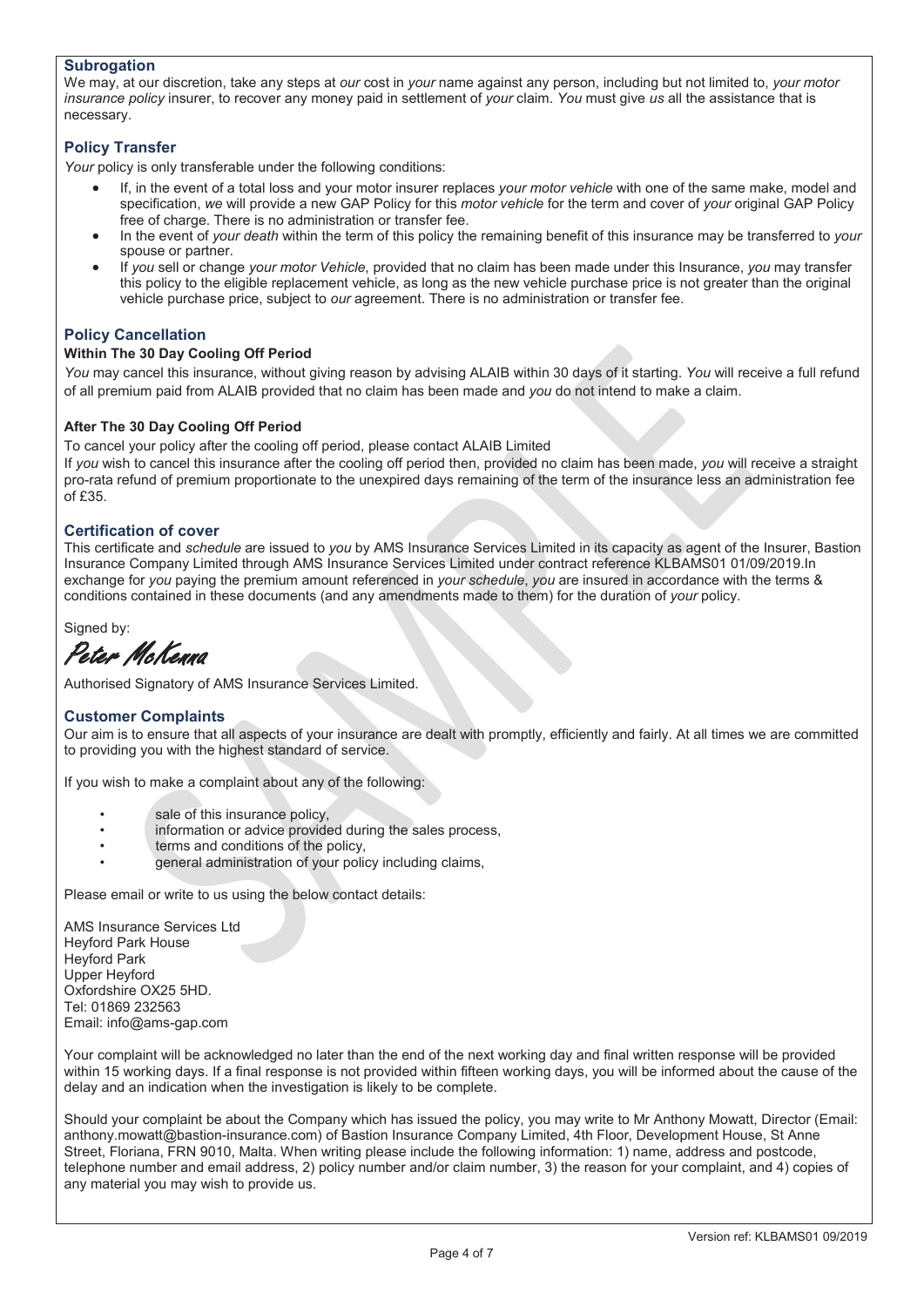If you remain dissatisfied, you may have the right to refer your complaint to the Financial Ombudsman Service (FOS).

The contact details for the FOS are: The Financial Ombudsman Service, Exchange Tower, London E14 9SR. Telephone 0800 023 4567 (calls to this number are free from "fixed lines" in the UK) or 0300 123 9123 (calls to this number are charged at the same rate as 01 and 02 numbers on mobile phone tariffs in the UK). Email complaint.info@financial-ombudsman.org.uk.

The FOS is an independent service in the UK for settling disputes between consumers and businesses providing financial services. You can find more information on the FOS at www.financial-ombudsman.org.uk.

The European Union offers an Online Dispute Resolution platform, which may assist some customers with a complaint. You can access this platform at http://ec.europa.eu/odr

In the event that your complaint remains unresolved and in order to seek an independent review, you may also write to the Arbiter for Financial Services: -

Office of the Arbiter for Financial Services First floor, St Calcedonius Square Floriana FRN1530 Malta

## **Premiums and Claims –** *Your* **Rights**

When handling premium payments from *you* that are due to *us***,** and when handling any premium refund due to *you*, ALAIB Limited and or AMS act as *our* authorised agents. This means that when *you* pay a premium to ALAIB or AMS it is deemed to have been received by *us***,** and that any premium refund paid by ALAIB or AMS is not deemed to have been paid until *you* have received the payment.

Also, when AMS handle a claim *you* make under this policy they act as *our* authorised agents. This means that any valid claim *you* make with AMS which is to be settled by a payment**,** is not deemed to have been settled until *you* have received the payment

## **Law & Jurisdiction**

This policy shall be governed by the laws of England and Wales and subject to the non-exclusive jurisdiction of the courts of England.

### **Financial Services Compensation Scheme**

*We* are covered by the Financial Services Compensation Scheme. *You* may be entitled to compensation from the scheme if *we*  are unable to meet *our* obligation to *you* under this contract. Further information can be obtained from the Financial Services Compensation Scheme, 10th Floor, Beaufort House, 15 St. Botolph Street, London, EC3A 7QU. Tel: 0800 678 1100 (Freephone) or 020 7741 4100. Website: www.fscs.org.uk

## **Data Protection Notice**

AMS Insurance Services Limited are the data controllers (as defined by the Data Protection Act 2018 and all applicable laws which replace or amend it, including the General Data Protection Regulation) who may collect and process *your* personal information.

For full details of what data AMS collect about *you*, how AMS use it, who AMS share it with, how long AMS keep it and *your* rights relating to *your* personal data, please refer to the AMS Privacy Notice which will be available on the AMS website https://www.ams-gap.com/privacy-policy.

If *you* do not have access to the Internet, please write to the Group Data Protection Officer (address below) with *your* address, and a copy will be sent to *you* in the post.

In summary:

AMS Insurance Services Limited may, as part of our agreement with *you* under this contract, collect personal information about *you*, including:

- Name, address, contact details, date of birth and cover required
- **•** Financial information such as bank details
- Details of any claim

AMS Insurance Services Limited may collect and process *your* sensitive personal information, such as information about any criminal convictions or offences, for the purpose of insurance and claims administration.

All phone calls may be monitored and recorded and the recordings used for fraud prevention and detection, training and quality control purposes.

*Your* personal information may be shared with third parties which supply services to us or which process information on *our* behalf (for example, premium collection and claims validation, or for communication purposes related to *your* cover). *We* will ensure that they keep *your* information secure and do not use it for purposes other than those that we have specified in our Privacy Notice.

Some third parties that process *your* data on our behalf may do so outside of the European Economic Area ("EEA"). This transfer and processing is protected by EU Model Contracts which aim to provide the equivalent level of data protection to that found in the EU.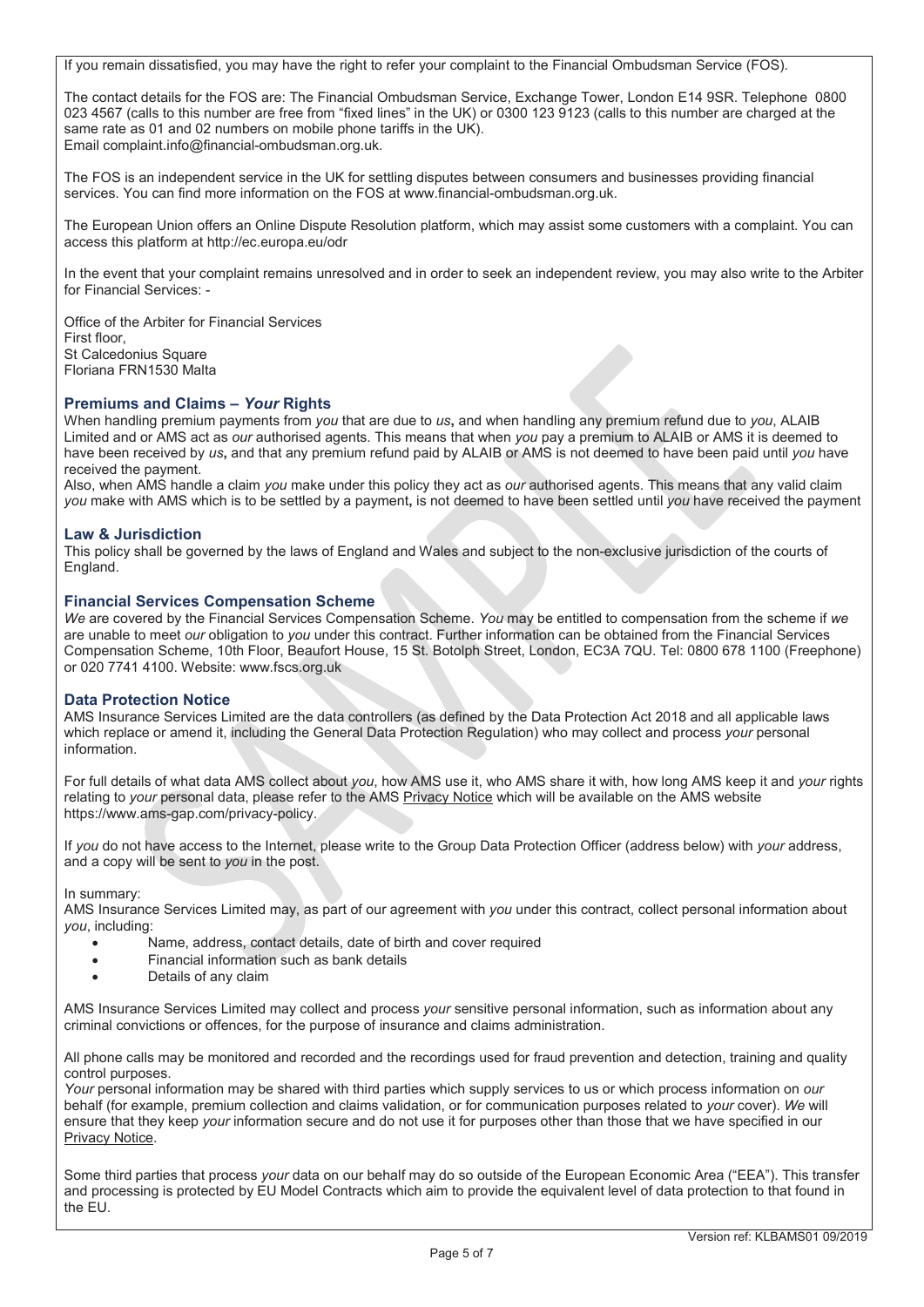AMS Insurance Services Limited will keep *your* personal information only for as long as we believe is necessary to fulfil the purposes for which the personal information was collected (including for the purpose of meeting any legal obligations).

AMS will share *your* information if we are required to by law. We may share *your* information with enforcement authorities if they ask us to, or with a third party in the context of actual or threatened legal proceedings, provided we can do so without breaching data protection laws.

If *you* have any concerns about how *your* personal data is being collected and processed, or wish to exercise any of *your* rights detailed in our Privacy Notice, please contact

Data Protection Officer AMS Insurance Services Limited Heyford Park House Upper Heyford Oxfordshire OX25 5HD Telephone: 01869232563

# **Disclosure of Important Information**

In accepting *your* application for this insurance, *we* have relied on the information *you* have given *us*. *You* must take reasonable care to provide complete and accurate answers to the questions asked when *you* take out or make changes to *your* policy. If the information provided by *you* is not complete and accurate the extent of cover may be affected and *we*:

- may cancel *your* policy and refuse to pay any claim;
- may not pay any claim in full.

If *you* become aware that any information *you* have given is incomplete or inaccurate, please contact AMS Insurance Services Limited (AMS) at Heyford Park House, Heyford Park, Upper Heyford, Oxfordshire, OX25 5HD as soon as possible. *We* will write to *you* if *we*:

- x intend to cancel *your* policy; or
- x need to amend the terms of *your* policy; or require *you* to pay more for *your* insurance.

### **Sanctions**

*We* shall not provide any benefit under this contract of insurance to the extent of providing cover, payment of any claim or the provision of any benefit where doing so would breach any sanction, prohibition or restriction imposed by law or regulation.

# **Rights of Third Parties**

A person who is not a party to this policy has no right under the Contracts (Rights of Third Parties) Act 1999 to enforce any term of this policy but this does not affect any right or remedy of a third party which exists or is available apart from that Act. For *your* information, the Contracts (Rights of Third Parties) Act 1999 allows a person who is not a party to a contract to be able to enforce that contract if the contract expressly allows him/her to or if the contract confers a benefit upon him/her. However the Act will not be applied if the parties make it clear in the contract that the third party does not have the right to enforce it. For further guidance please see www.legislation.gov.uk or contact the Citizens Advice Bureau.